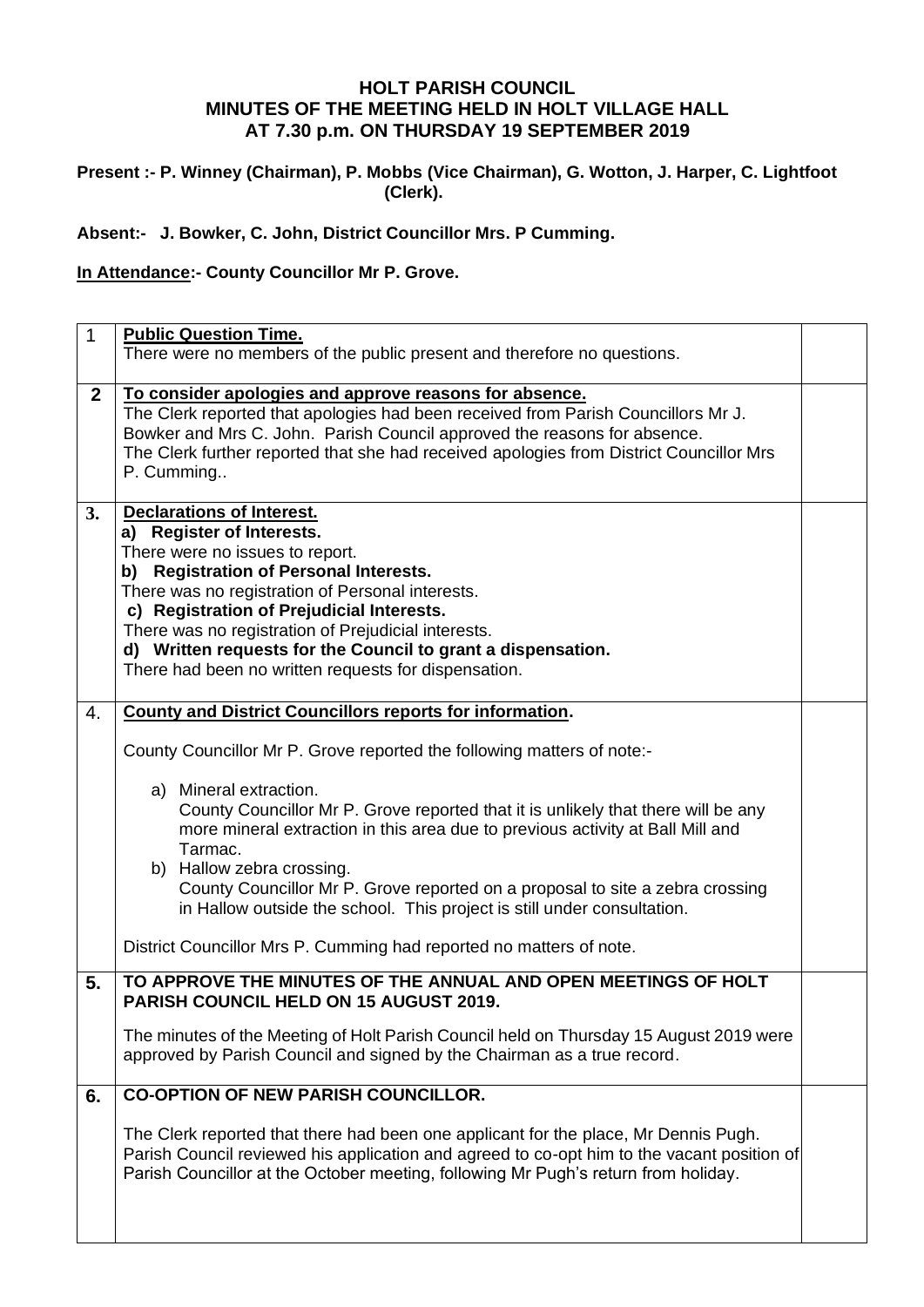| 6. |                 | <b>PROGRESS REPORTS</b>                                                      |                                                                                                                                                                                                                                                                                                                                                                                                                        |                                 |                                          |                                                                                                                                                                                                                                                                                                                                                                   |                        |
|----|-----------------|------------------------------------------------------------------------------|------------------------------------------------------------------------------------------------------------------------------------------------------------------------------------------------------------------------------------------------------------------------------------------------------------------------------------------------------------------------------------------------------------------------|---------------------------------|------------------------------------------|-------------------------------------------------------------------------------------------------------------------------------------------------------------------------------------------------------------------------------------------------------------------------------------------------------------------------------------------------------------------|------------------------|
|    |                 |                                                                              | a) Village Hall Refurbishment - progress report.<br>possibility of holding an emergency meeting to consult with parishioners on the issue.                                                                                                                                                                                                                                                                             |                                 |                                          | The Chairman explained the proposed plans for refurbishment of the village hall including<br>the souring of grant funding. It was agreed that Parish Council should investigate the                                                                                                                                                                               | <b>ALL</b>             |
|    |                 | <b>b)</b> $VAS - progress report.$                                           | be moved every 7-10 days and the data on vehicle speeds collected.                                                                                                                                                                                                                                                                                                                                                     |                                 |                                          | Parish Councillor Mr P. Mobbs reported that the VAS had been received and he was<br>currently speaking to Hannah Davies of County Highways to put up some more posts in<br>the village to install the sign on. The Clerk agreed to deliver letters to the residents of<br>Woodbury Park asking them to trim back their hedging. It was agreed that the sign would | <b>PM</b><br><b>CL</b> |
| 8  | <b>Planning</b> | a) Applications Pending.                                                     | There were no applications to discuss.                                                                                                                                                                                                                                                                                                                                                                                 |                                 |                                          |                                                                                                                                                                                                                                                                                                                                                                   |                        |
|    | Pending         | b) Approvals/Refusals.<br>c) Other Planning issues.                          | existing building for storage of chemicals etc. (Approved).<br>19/00812/HP Irena, Ockeridge Lane, Holt Heath WR6 6LY.<br>Single storey rear extension, extension to side and conversion of roofspace to<br>form first floor living space. (Approved)<br>E. Hunt. Conversion of stable block into dwelling.<br>storage shed on existing brownfield land. (Refused)<br>Enforcement notice following several site visits. |                                 |                                          | 19/01118/AGR Woodside Farm, Top Barn, WR6 6TH. Prior notification of extension to<br>Planning Appeal APP/J1860/W/19/3229510 Thatched Lodge, Holt Heath, WR6 6NL. Mr<br>19/00492/FUL Ball Mill Bungalow, Main Road, Hallow, WR2 6LS. Construction of new<br>It was reported that the Enforcement Officer was still in the process of writing the                   |                        |
| 9  | <b>Finance</b>  | b. with the attached schedule.<br>Date<br>19/92019<br>19/9/2019<br>19/9/2019 | a. To note the current bank balances.<br>account balance was £7,239.55.<br>The following payments were approved by Parish Council.<br>Payee<br>Mrs C<br>Lightfoot<br>PFK Littlejohn<br>Top Cut                                                                                                                                                                                                                         | Chq No.<br>1258<br>1259<br>1260 | Amount<br>£327.50<br>£ 240.00<br>£160.00 | The Clerk reported that the current account balance was $£1,852.80$ and the deposit<br>Details<br>Clerks salary<br>September 2019<br>Audit fee<br>Grass cutting                                                                                                                                                                                                   |                        |
|    |                 |                                                                              | c. To review the current spend against budget.                                                                                                                                                                                                                                                                                                                                                                         |                                 |                                          | August 2019                                                                                                                                                                                                                                                                                                                                                       |                        |

# The Council noted the information.

#### d. **To note the current status of the audit.**

The Clerk reported that the audit had been completed with no recommendations. The audit had been advertised as final.